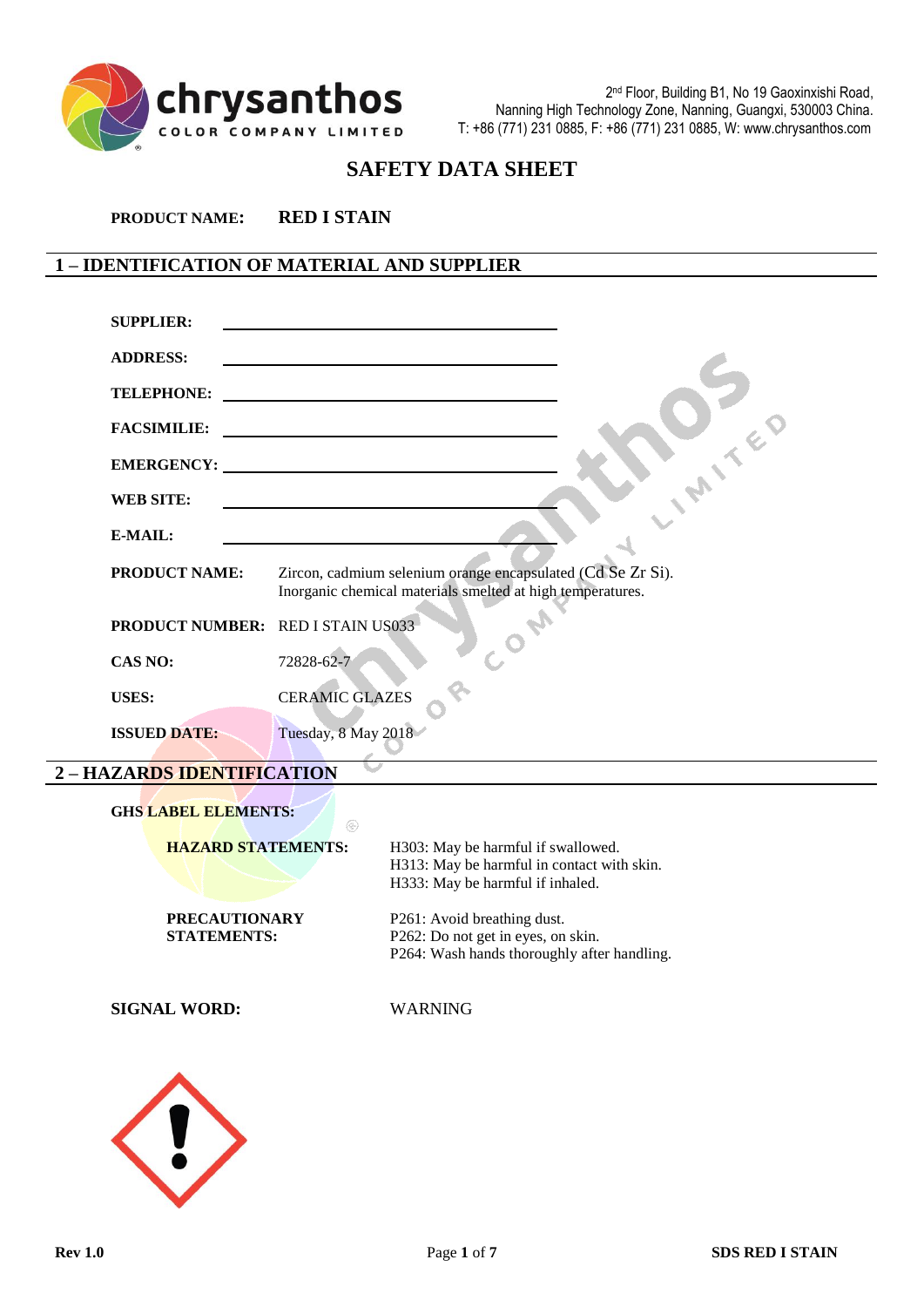

**PRODUCT NAME: RED I STAIN**

# **SAFETY DATA SHEET**

| <b>UN NUMBER:</b><br><b>PACKING GROUP:</b><br><b>HAZCHEM CODE:</b> | None allocated<br>None allocated<br>None allocated | DG CODE:<br><b>SUBSIDURARY RISK:</b> None allocated           | None allocated                                                                                                                                            |
|--------------------------------------------------------------------|----------------------------------------------------|---------------------------------------------------------------|-----------------------------------------------------------------------------------------------------------------------------------------------------------|
| 3 - COMPOSITION / INFORMATION ON INGREDIENTS                       |                                                    |                                                               |                                                                                                                                                           |
| <b>ENTITY</b><br>Zircon, cadmium selenium<br>red encapsulated      | <b>CAS NO</b><br>72828-62-7                        | <b>CLASSIFICATION</b><br>N/A                                  | $\frac{0}{0}$<br>100%                                                                                                                                     |
| - FIRST AID MEASURES                                               |                                                    |                                                               |                                                                                                                                                           |
| EYE                                                                |                                                    | persists after washing, contact a doctor.                     | Flush eyes with large quantities of water for at least 15 minutes. If irritation                                                                          |
| <b>INHALED:</b>                                                    |                                                    | patient feel unwell, contact a doctor.                        | Ventilate the premises. The patient is to be removed immediately from the<br>contaminated premises and made to rest in a well ventilated area. Should the |
| <b>SKIN:</b>                                                       |                                                    |                                                               | Wash off immediately with soap and plenty of water. Remove and wash<br>contaminated clothing before re-use. If symptoms persist, call a doctor.           |
| <b>SWALLOWED:</b>                                                  |                                                    | administered.                                                 | Induce vomiting. Contact a doctor and present the safety-data sheet. A<br>suspension of activated charcoal in water, or liquid paraffin may be            |
| <b>ADVICE TO DOCTOR:</b>                                           |                                                    | Treat symptomatically.                                        |                                                                                                                                                           |
| 5 - FIRE FIGHTING MEASURES                                         |                                                    |                                                               |                                                                                                                                                           |
| <b>FLAMMABILITY:</b>                                               |                                                    | Non Flammable.                                                |                                                                                                                                                           |
| <b>FIRE &amp; EXPLOSION:</b>                                       |                                                    | No fire or explosion hazard exists.                           |                                                                                                                                                           |
| <b>EXTINGUISHING:</b>                                              |                                                    | Use an extinguishing agent suitable for the surrounding fire. |                                                                                                                                                           |
| PROTECTIVE EQUIPMENT:                                              |                                                    | Use respiratory protection.                                   |                                                                                                                                                           |
| <b>HAZCHEM CODE:</b>                                               |                                                    | None allocated.                                               |                                                                                                                                                           |

# **6 – ACCIDENTAL RELEASE MEASURES**

**SPILLAGE:** Use gloves and protective clothing. In the event of particulates aerosols use respiratory protection. Keep away from drains, surface- and ground-water and soil. Limit leakages with earth or sand. If the product has escaped into a water course, into the drainage system, or has contaminated the ground or vegetation, notify the competent authorities. Remove the waste materials with a suitable device (for instance a suction pump) and dispose. After the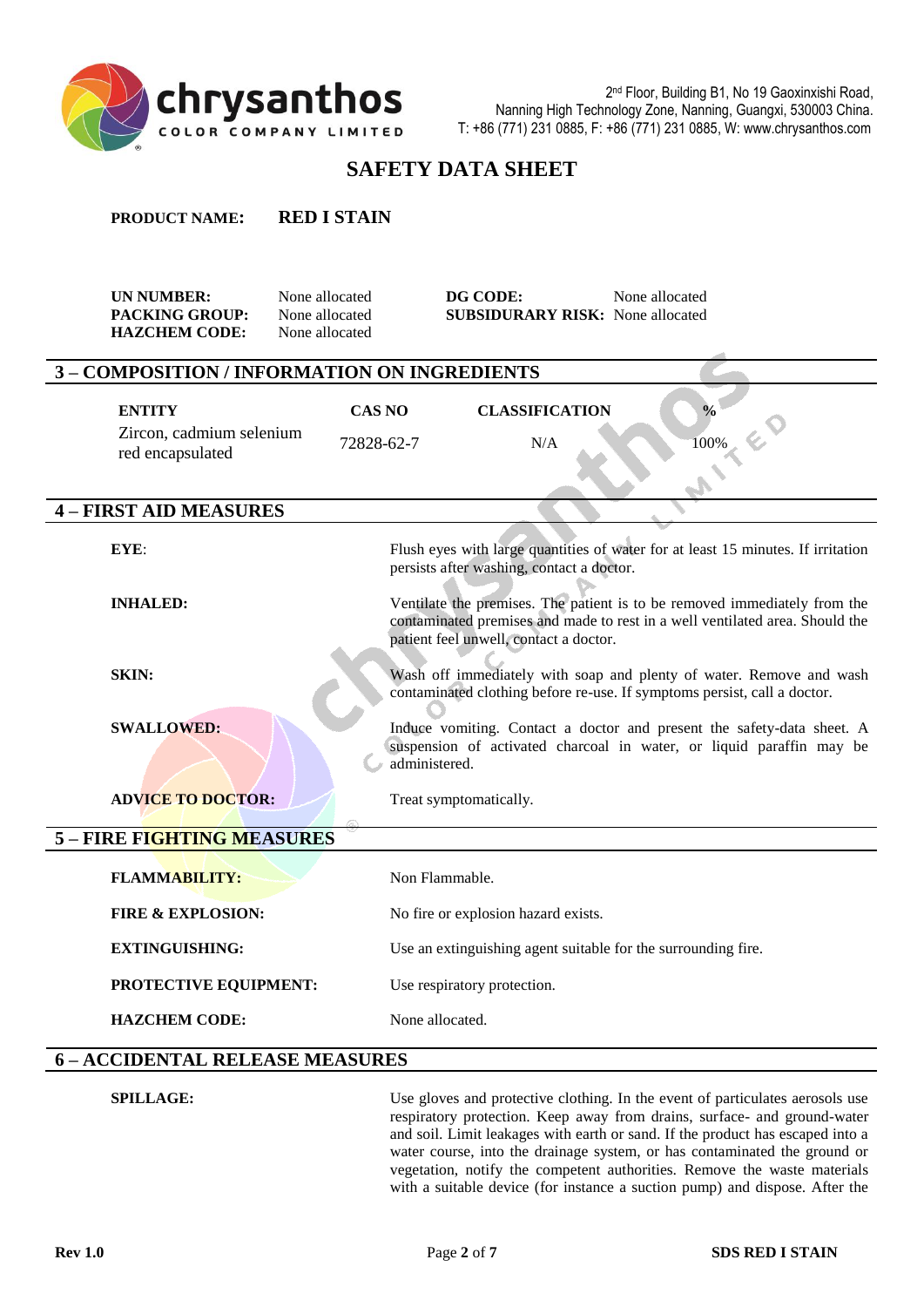

# **SAFETY DATA SHEET**

**PRODUCT NAME: RED I STAIN**

product has been recovered, rinse the area and materials involved with water.

# **7 – STORAGE AND HANDLING**

**STORAGE:** Keep containers tightly closed in a dry, cool and well-ventilated place

**HANDLING:** Avoid dust formation. Do not breathe vapors/dust. Handle in accordance with good industrial hygiene and safety practice. Use only in area provided with appropriate exhaust ventilation. In case of insufficient ventilation, wear suitable respiratory equipment. Avoid contact with skin, eyes and clothing. Wear personal protective equipment. Do not eat, drink, or smoke in areas of use or storage. Do not take internally. Wash thoroughly after handling.

#### **8 – EXPOSURE CONTROLS / PERSONAL PROTECTION**

 $\circledR$ 

#### **EXPOSURE STANDARDS:**

|                             |             |             |          | <b>ACGIH</b>             |          |
|-----------------------------|-------------|-------------|----------|--------------------------|----------|
| <b>INGREDIENT</b>           | <b>TWA</b>  | <b>STEL</b> |          | <b>TLV</b>               |          |
|                             | mg/m<br>ppm | ppm         | $mg/m^3$ | ppm                      | $mg/m^3$ |
| ZIRCONIUM COMPOUNDS (as Zr) |             |             |          |                          | $10$ tot |
|                             |             |             |          | $\overline{\phantom{a}}$ | 5 resp   |
| <b>SILICA</b>               | 0.1         |             |          | $\overline{\phantom{0}}$ | 0.1      |
| <b>CADMIUM DUST</b> (as Cd) |             |             |          | $\overline{\phantom{a}}$ | 0.01     |
| SELENIUM COMPOUND (as Se)   |             |             |          |                          |          |

#### **BIOLOGICAL LIMITS:** No biological limits allocated.

**PPE**

**ENGINEERING CONTROLS:** Use in well ventilated area. Where an inhalation risk exists, mechanical extraction ventilation is recommended. Maintain vapor levels below the recommended exposure standard.

**Eye / Face** Wear appropriate eye protection / safety glasses. **Hands** Impervious gloves. **Body** Wear appropriate clean, protective clothing such as, but not limited to, overalls, smocks, and aprons. **Respiratory** Use a NIOSH approved respirator in case of insufficient ventilation.

**WORK/HYGENIC PRACTICES:** When products are in use, do not eat, drink, or smoke. Wash hands immediately after use.

#### **9 – PHYSICAL AND CHEMICAL PROPERTIES**

**APPEARANCE:** Red powder **ODOUR:** None **BOILING POINT:** N/A **MELTING POINT:** >500 > >500 > >500 > > +500  $\degree$ **VAPOUR PRESSURE:** NOT AVAILABLE **SPECIFIC GRAVITY:** N/A FLASH POINT: NOT RELEVANT **FLAMMABILITY LIMITS:** NON FLAMMABLE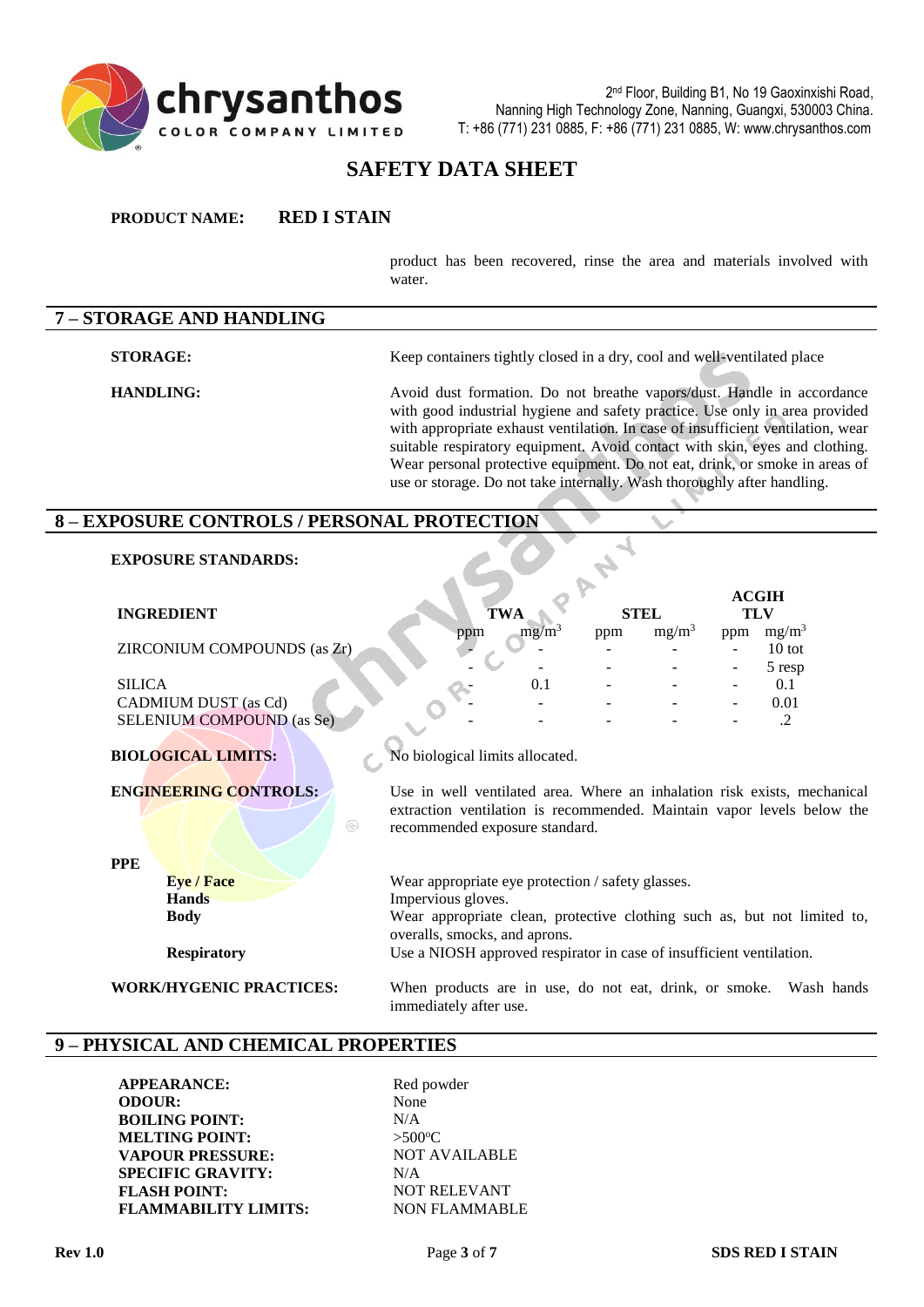

# **SAFETY DATA SHEET**

**PRODUCT NAME: RED I STAIN**

**SOLUBILITY IN WATER:** Insoluble **VISCOSITY:**<br> **DH:** No data<br>
N/A **pH:** N/A **% VOLATILES** N/A<br> **EVAPORATION RATE** NOT AVAILABLE **EVAPORATION RATE NOT AVAILABLI<br>
UPPER EXPLOSION LIMIT NOT RELEVANT UPPER EXPLOSION LIMIT NOT RELEVANT<br>
LOWER EXPLOSION LIMIT NOT RELEVANT LOWER EXPLOSION LIMIT** 

#### **10 – STABILITY AND REACTIVITY**

| <b>REACTIVITY:</b>              | None known.                                                                                                                        |
|---------------------------------|------------------------------------------------------------------------------------------------------------------------------------|
| <b>CHEMICAL STABILITY:</b>      | Stable.                                                                                                                            |
| <b>CONDITIONS TO AVOID:</b>     | Fumes from firing in kiln; Mist created from spray application. Avoid<br>contact with incompatible substances.                     |
| <b>INCOMPATIBLE MATERIAL:</b>   | None known.                                                                                                                        |
| <b>HAZARDOUS DECOMPOSITION:</b> | No decomposition if stored normally. Thermal decomposition can lead to<br>release of irritating gases and vapors. Metal compounds. |
| <b>HAZARDOUS REACTIONS:</b>     | None known.                                                                                                                        |

#### **11 – TOXICOLOGICAL INFORMATION**

| <b>HEALTH HAZARD SUMMARY:</b><br><b>ACUTE &amp; CHRONIC</b><br>$\circledR$ | Prolonged contact with stain dust can be very irritating to the eyes<br>and/or skin. High dust levels can be irritating to the respiratory tract. Over<br>exposure to dust may cause lung damage. With adequate ventilation, dust<br>control and good personal hygiene, symptoms of over exposure should not<br>occur. Ingestion of large amounts of stain may cause irritation of the<br>gastrointestinal tract, nausea, vomiting and diarrhea. Advise regular medical<br>monitoring of employees by a physician competent in industrial health. |
|----------------------------------------------------------------------------|---------------------------------------------------------------------------------------------------------------------------------------------------------------------------------------------------------------------------------------------------------------------------------------------------------------------------------------------------------------------------------------------------------------------------------------------------------------------------------------------------------------------------------------------------|
| EYE:                                                                       | Contact with eyes may cause irritation.                                                                                                                                                                                                                                                                                                                                                                                                                                                                                                           |
| <b>INHALATION:</b>                                                         | Dust or fumes from firing irritating to respiratory tract. Fumes may cause<br>lung inflammation.                                                                                                                                                                                                                                                                                                                                                                                                                                                  |
| <b>SKIN:</b>                                                               | Prolonged skin contact may cause skin irritation.                                                                                                                                                                                                                                                                                                                                                                                                                                                                                                 |
| <b>INGESTION:</b>                                                          | May irritate digestive tract.                                                                                                                                                                                                                                                                                                                                                                                                                                                                                                                     |
| <b>TOXICITY DATA:</b>                                                      | QUARTZ (SILICA CRYSTALLINE) (14808-60-7)<br>300 $\mu$ g/m <sup>3</sup> /10 years (human)<br>LCLo (inhalation)<br>16,000,000 particles/ft <sup>3</sup> /8 hrs/17.9 years<br>TCLo (inhalation)<br>(human fibrosis)                                                                                                                                                                                                                                                                                                                                  |

#### **12 – ECOLOGICAL INFORMATION**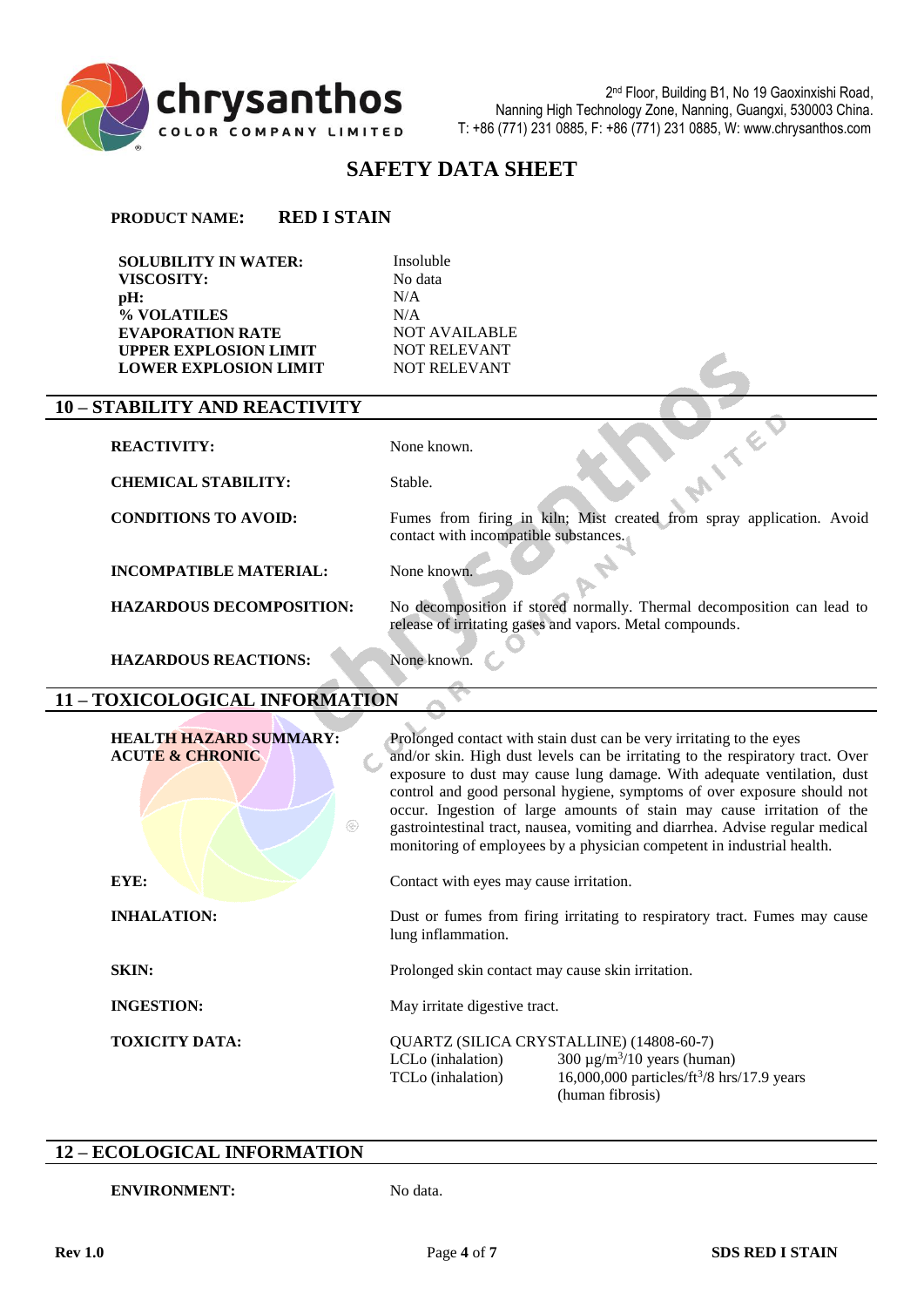

2 nd Floor, Building B1, No 19 Gaoxinxishi Road, Nanning High Technology Zone, Nanning, Guangxi, 530003 China. T: +86 (771) 231 0885, F: +86 (771) 231 0885, W: www.chrysanthos.com

# **SAFETY DATA SHEET**

**PRODUCT NAME: RED I STAIN**

#### **13 – DISPOSAL CONSIDERATIONS**

WASTE DISPOSAL: Contain spillage and scoop or vacuum. Avoid making dust put in appropriate container for disposal. Waste disposal method in accordance with Federal, State and Local Laws.

**LEGISLATION:** Dispose of in accordance with relevant local legislation.

#### **14 – TRANSPORTATION**

#### **NOT CLASSIFIED AS DANGEROUS GOODS BY THE CRITERIA OF THE ADG CODE.**

**UN NUMBER** None Allocated None Allocated None Allocated None Allocated None Allocated **PROPER SHIPPING NAME DG CLASS / DIVISION** None Allocated None Allocated None Allocated None Allocated **SUBSIDIARY RISKS** None Allocated None Allocated None Allocated None Allocated None Allocated **PACKING GROUP** None Allocated None Allocated None Allocated None Allocated None Allocated **HAZCHEM CODE** None Allocated None Allocated None Allocated None Allocated None Allocated

# **LAND TRANSPORT (ADG)**

# **SEA TRANSPORT (IMDG/IMO)** Ceramic Stain Ceramic Stain Ceramic Stain

**AIR TRANSPORT (IATA/ICAO)**

#### **15 – REGULATORY INFORMATION**

#### **INVENTORY LISTINGS:** AUSTRALIA: All components are listed on AICS or are exempt. USA: \*\*\*SARA 313 This product contains certain oxides and compounds which are subject to reporting requirements of Superfund Amendment and Reauthorization Act  $\circledR$ (SARA) of 1986, Section 313 of the Emergency Planning and Community Right to Know Act and of 40 CRF, Part 372. Silica is listed on IARC, OSHA and NTP carcinogen list. All ingredients are on TSCA inventory. California Proposition 65 - Proposition 65: Silica (Quartz) is listed on the carcinogen list. CANADA: All ingredients are on DSL inventory. EUROPE: All ingredients are on EC inventory or exempt. **CHEMICAL SAFETY ASSESSMENT:** EU: Warning label required according to the EU guidelines/Dangerous Chemicals Ordinance.

#### **16 – OTHER INFORMATION**

#### **ADDITIONAL INFORMATION:** PERSONAL PROTECTIVE EQUIPMENT GUIDLEINES:

The recommendation for protective equipment contained within this report is provided as a guide only. Factors such as method of application, working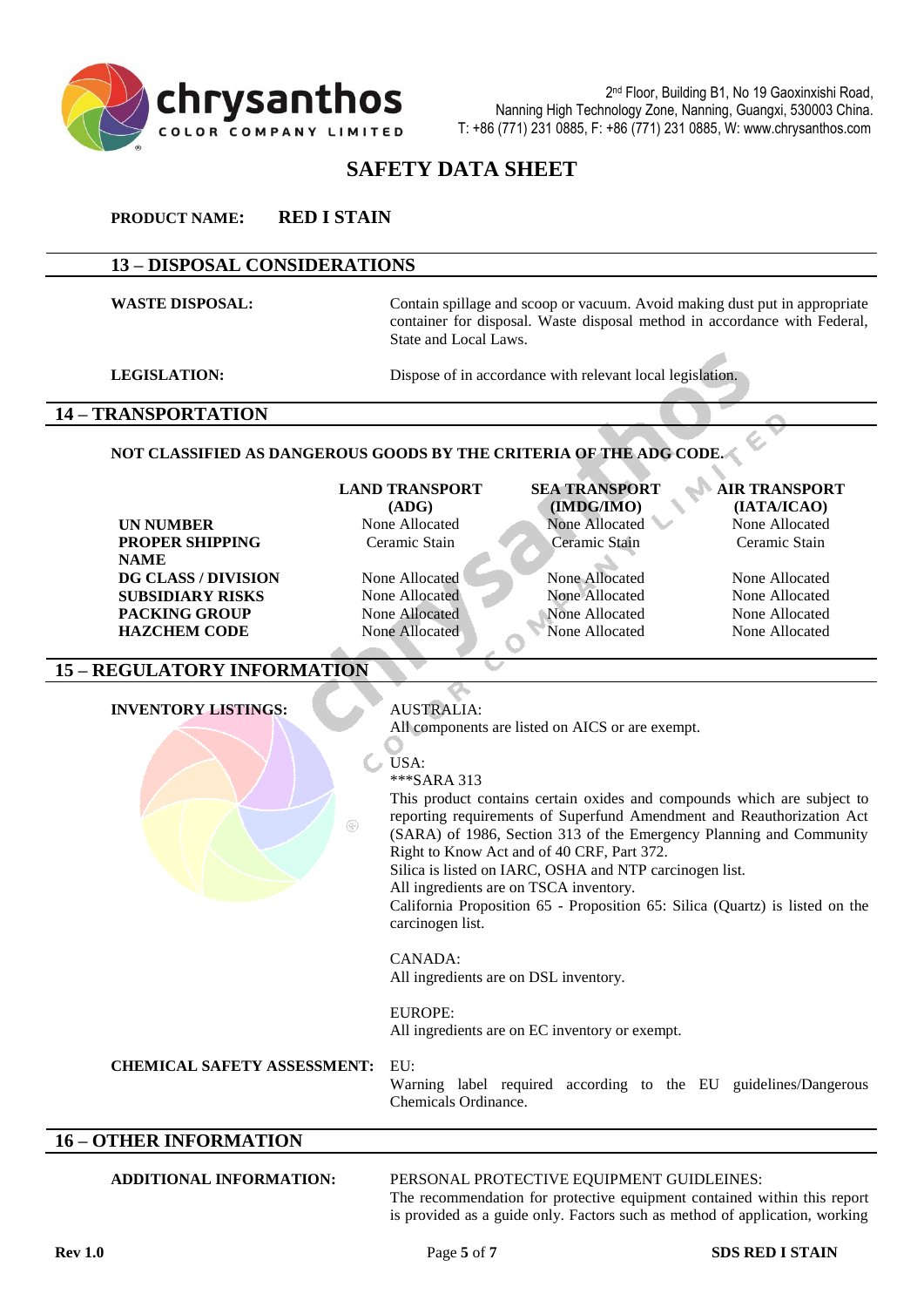

# **SAFETY DATA SHEET**

| <b>PRODUCT NAME:</b>     | <b>RED I STAIN</b>                                                                                                                                                                                                                                        |                                                                                                                                                                                                                                                                                                                                                                                                                                                                                                                                                                                                                                                                                                                                                                                                                                                                                                                             |  |
|--------------------------|-----------------------------------------------------------------------------------------------------------------------------------------------------------------------------------------------------------------------------------------------------------|-----------------------------------------------------------------------------------------------------------------------------------------------------------------------------------------------------------------------------------------------------------------------------------------------------------------------------------------------------------------------------------------------------------------------------------------------------------------------------------------------------------------------------------------------------------------------------------------------------------------------------------------------------------------------------------------------------------------------------------------------------------------------------------------------------------------------------------------------------------------------------------------------------------------------------|--|
|                          |                                                                                                                                                                                                                                                           | environment, quantity used, product concentration and the availability of<br>engineering controls should be considered before final selection of personal<br>protective equipment made.                                                                                                                                                                                                                                                                                                                                                                                                                                                                                                                                                                                                                                                                                                                                     |  |
|                          |                                                                                                                                                                                                                                                           | <b>HEALTH EFFECTS FROM EXPOSURE:</b><br>It should be noted that the effects from exposure to this product will depend<br>on several factors including: frequency and duration of use; quantity used;<br>effectiveness of control measures; protective equipment used and method of<br>application. Given that it is impractical to prepare a report which would<br>encompass all possible scenarios, it is anticipated that users will assess the<br>risks and apply control methods where appropriate.                                                                                                                                                                                                                                                                                                                                                                                                                     |  |
| <b>ABBREVIATIONS:</b>    | <b>AICS</b><br><b>ACGIH</b><br>CAS#<br><b>CNS</b><br>EC No.<br><b>GHS</b><br><b>IARC</b><br>LD50<br>$mg/m^3$<br><b>PEL</b><br>pH<br>ppm<br><b>REACH</b><br>STOT-RE<br>STOT-SE<br><b>SUSMP</b><br><b>TLV</b><br>⊛<br>TWA/OEL<br><b>STEL</b><br><b>TSCA</b> | Australian Inventory of Chemical Substances<br>American Conference of Governmental Industrial Hygienists<br><b>Chemical Abstracts Service Number</b><br><b>Central Nervous System</b><br>EC No - European Community Mumber<br><b>Globally Harmonized System</b><br>International Agency for Research on Cancer<br>Lethal Dose, 50% / Median Lethal Dose<br>Milligrams per cubic meter<br>Permissible Exposure Limit<br>Acidity $< 7 - Alkalinity > 7$ measure<br>Parts Per Million<br>Regulation on Registration, Evaluation, Authorization and<br><b>Restriction of Chemicals</b><br>Specific target organ toxicity (repeated exposure)<br>Specific target organ toxicity (single exposure)<br>Standard for the Uniform Scheduling of Medicines and<br>Poisons<br><b>Threshold Limit Value</b><br>Time Weighted Average of Occupational Exposure Limit<br>Short Term Exposure Limit<br><b>Toxic Substances Control Act</b> |  |
| <b>REVISION HISTORY:</b> | <b>Revision</b>                                                                                                                                                                                                                                           | <b>Description</b>                                                                                                                                                                                                                                                                                                                                                                                                                                                                                                                                                                                                                                                                                                                                                                                                                                                                                                          |  |
|                          | 1.0                                                                                                                                                                                                                                                       | Creation                                                                                                                                                                                                                                                                                                                                                                                                                                                                                                                                                                                                                                                                                                                                                                                                                                                                                                                    |  |
| <b>REPORT STATUS:</b>    |                                                                                                                                                                                                                                                           | The report has been by Chrysanthos Color Company Limited - China. The<br>information provided on safety and handling represents the current<br>knowledge at the time of writing. We should be contacted directly for<br>further clarification regarding any aspect of the product if required.                                                                                                                                                                                                                                                                                                                                                                                                                                                                                                                                                                                                                              |  |
|                          | herein.                                                                                                                                                                                                                                                   | The SDS has been prepared with all due care to include accurate and up-to-<br>date information. We do not however provide any warranty as to accuracy or<br>completeness. As far as lawfully possibly, Chrysanthos Color Company<br>Limited - China accepts no liability for any loss, injury or damage<br>(including consequential loss) which may be suffered or incurred by any<br>person as a consequence of their reliance on the information contained                                                                                                                                                                                                                                                                                                                                                                                                                                                                |  |
| <b>PREPARED BY:</b>      | Tony Crisafi                                                                                                                                                                                                                                              |                                                                                                                                                                                                                                                                                                                                                                                                                                                                                                                                                                                                                                                                                                                                                                                                                                                                                                                             |  |